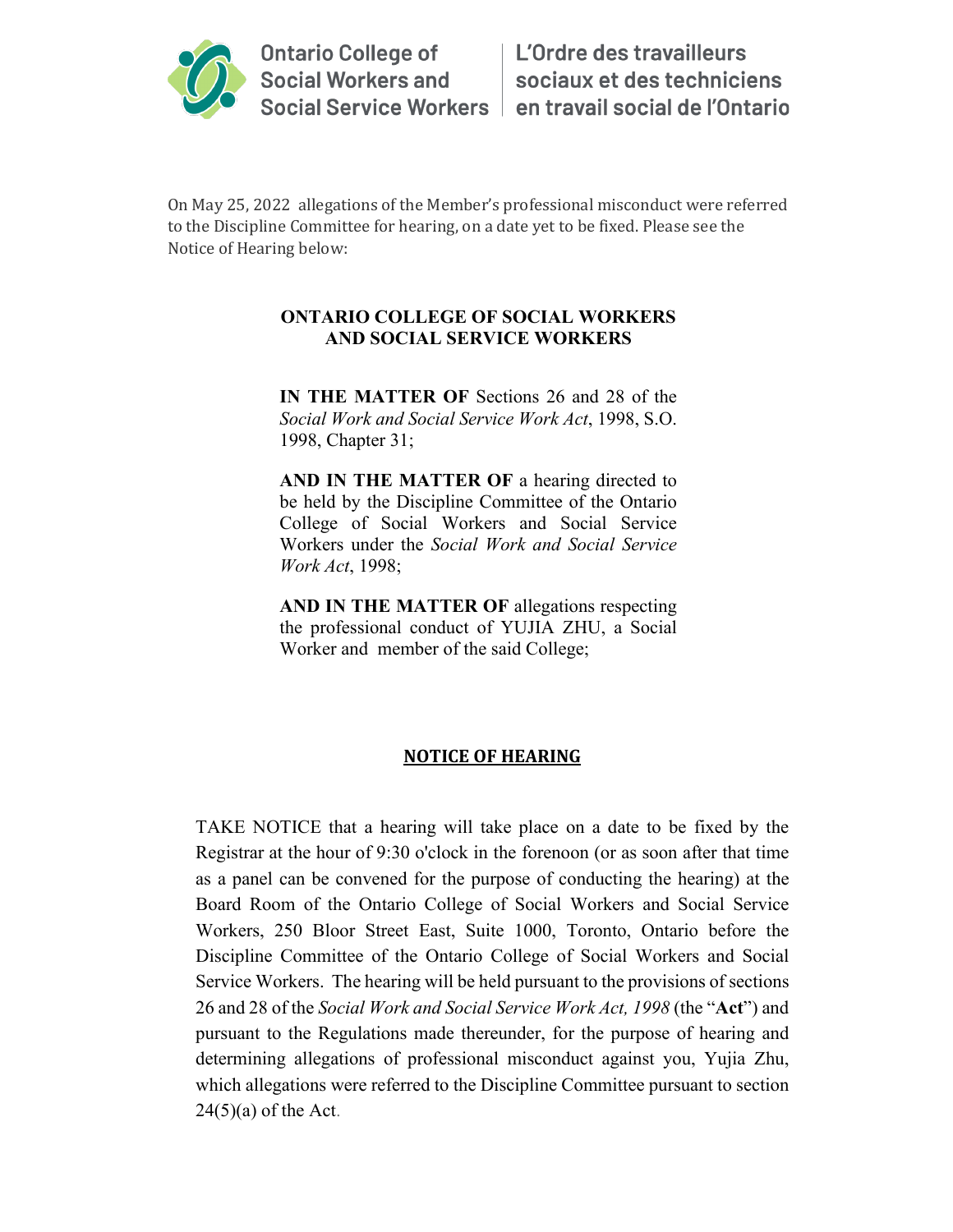AND TAKE NOTICE that you are alleged to be guilty of professional misconduct within the meaning of section 26(2) of the Act in that you are alleged to have engaged in conduct that contravenes the Act, Ontario Regulation 384/00 (the "**Professional Misconduct Regulation**"), Schedule "A" to By-law No. 66 of the Ontario College of Social Workers and Social Service Workers, being the Ontario College of Social Workers and Social Service Workers Code of Ethics (the "**Code of Ethics**"), and Schedule "B" to By-law No. 66 of the Ontario College of Social Workers and Social Service Workers, being the Ontario College of Social Workers and Social Service Workers Standards of Practice Handbook (the "**Handbook**")<sup>[1](#page-1-0)</sup>.

## I. **The following are particulars of the said allegations:**

- 1. In or about April 2021, you were registered as a social worker with the Ontario College of Social Workers and Social Service Workers (the "**College**").
- 2. During this time, you consulted with and/or provided services to Client "X" (the "**Client**").
- 3. During this time, the Client sought to obtain counselling services from you.
- 4. The Client identifies as a person of a minority racial and ethnic group.
- 5. During your initial meeting with the Client, you indicated that you were unable to provide her with counselling services due to her race, ancestry, or ethnicity.
- 6. During your consultation with the Client, you referred her to a student or intern for counselling services through For a Safer Space (FASS), an organization that you founded and/or indicated that you founded.

<span id="page-1-0"></span><sup>1</sup> By-law 24, as amended by By-law Nos. 32 and 48 and revoked effective July 1, 2008 by By-law 66, continues to apply to conduct which occurred prior to July 1, 2008.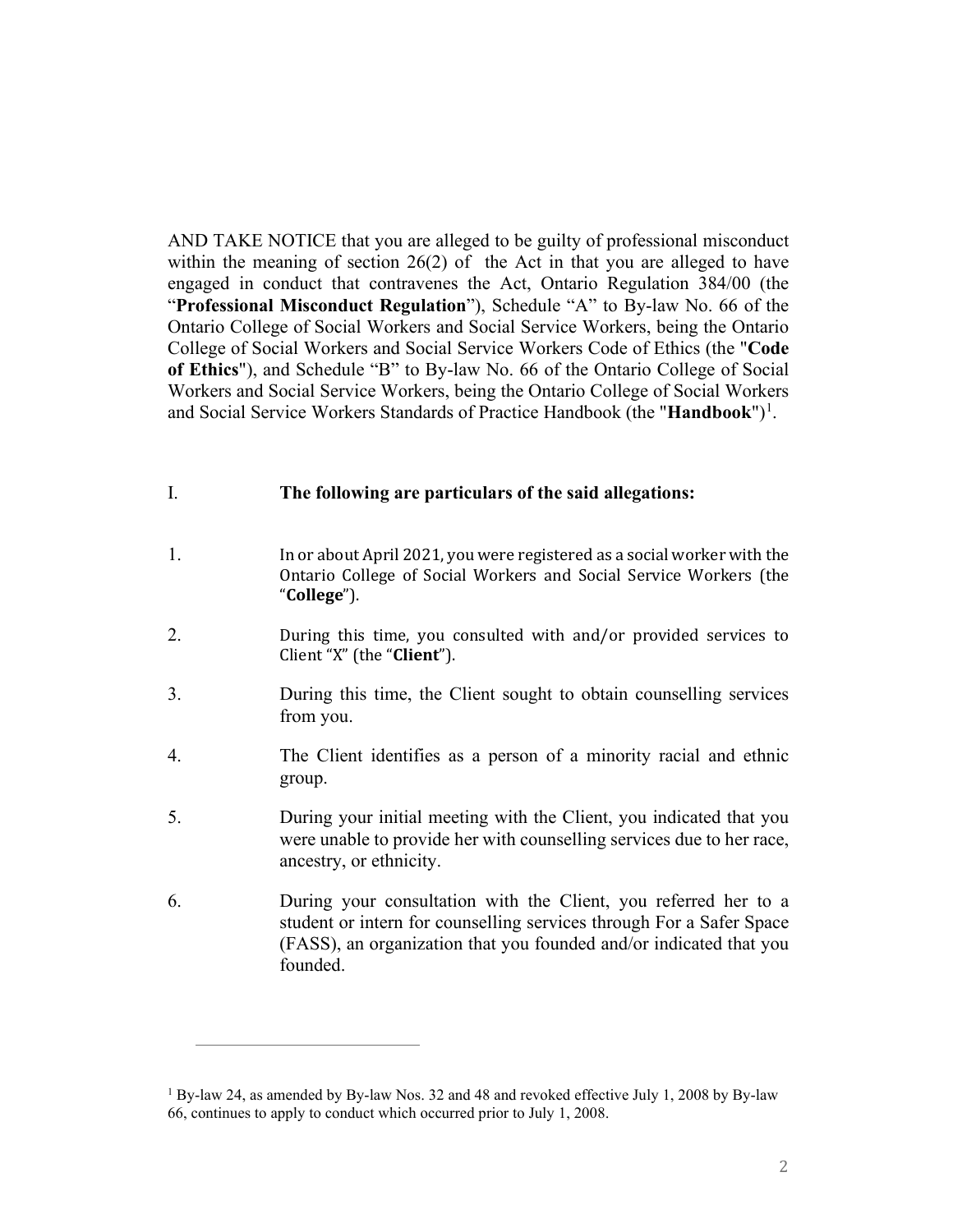- 7. At the time of your referral, FASS was not providing services in the English language, but was providing services in Mandarin. You did not ask the Client what languages she spoke.
- 8. The Client was contacted by FASS in Mandarin.
- 9. The Client did not speak Mandarin.

**II. It is alleged that by reason of engaging in some or all of the conduct outlined above, you are guilty of professional misconduct as set out in section 26(2)(a) and (c) of the** *Act***:**

- (a) In that you violated **Section 2.2 of the Professional Misconduct Regulation** and **Principle I of the Handbook** (commented on in **Interpretation 1.2**) by failing to observe, clarify and inquire about information presented to you by clients;
- (b) In that you violated **Section 2.2 of the Professional Misconduct Regulation** and **Principle I of the Handbook** (commented on in **Interpretation 1.3**) by failing to respect and facilitate selfdetermination in a number of ways, including acting as resources for clients and encouraging them to decide which problems they want to address as well as how to address them;
- (c) In that you violated **Section 2.2 of the Professional Misconduct Regulation** and **Principle I of the Handbook** (commented on in **Interpretation 1.4**) by failing to demonstrate acceptance of each client's uniqueness;
- (d) In that you violated **Section 2.2 of the Professional Misconduct Regulation** and **Principle I of the Handbook** (commented on in **Interpretation 1.5**) by failing to be aware of your values, attitudes and needs and how these impact on your professional relationships with clients:
- (e) In that you violated **Section 2.2 of the Professional Misconduct Regulation** and **Principle I of the Handbook** (commented on in **Interpretation 1.6**) by failing to distinguish your needs and interests from those of your clients to ensure that, within professional relationships, clients' needs and interests remain paramount;
- (f) In that you violated **Section 2.2 of the Professional Misconduct Regulation** and **Principle II of the Handbook** (commented on in **Interpretation 2.1.4**) by failing to ensure that your professional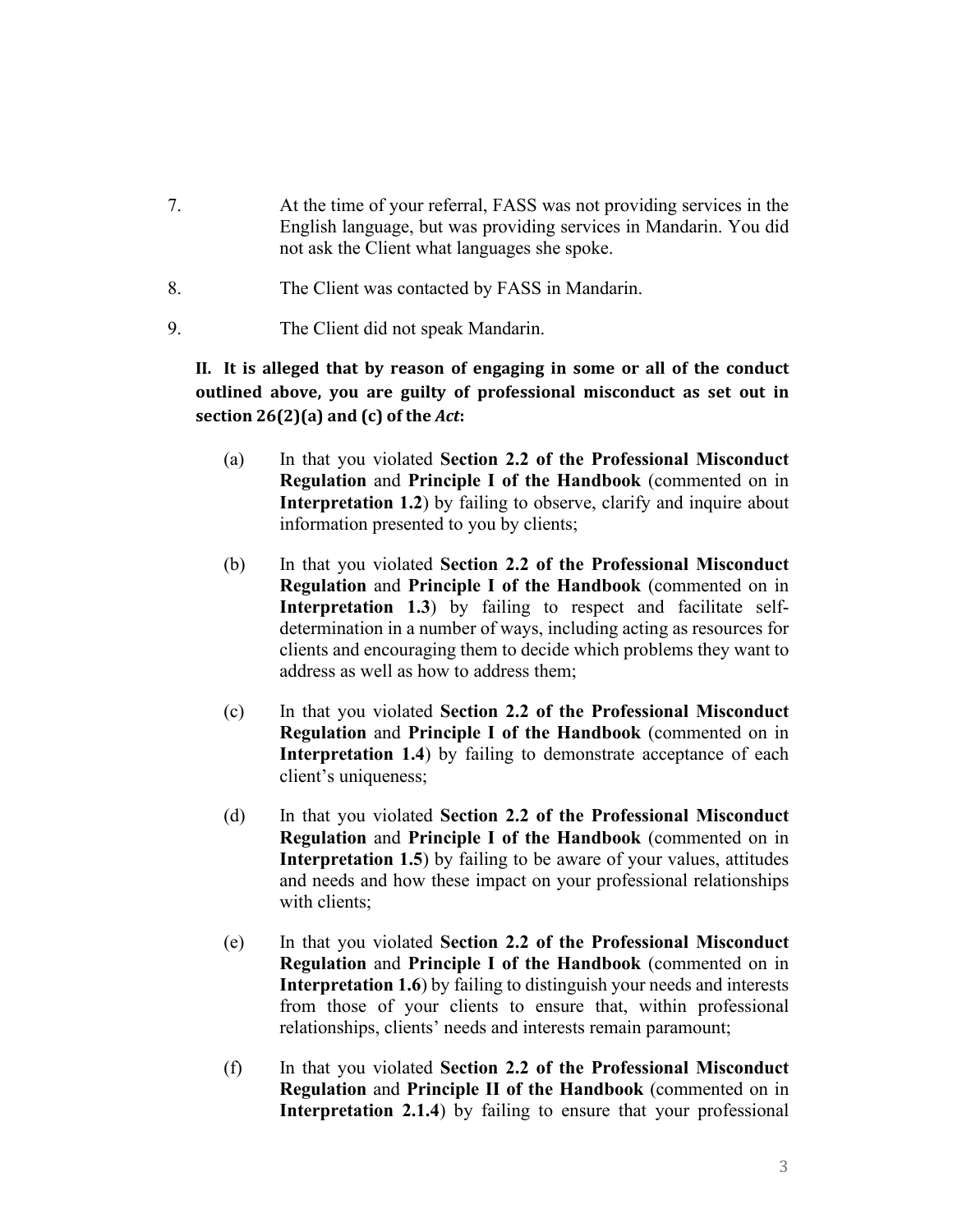recommendations or opinions were appropriately substantiated by evidence and supported by a credible body of professional social work knowledge;

- (g) In that you violated **Section 2.2 of the Professional Misconduct Regulation** and **Principle II of the Handbook** (commented on in **Interpretation 2.2.8**) by failing to avoid conduct which could reasonably be perceived as reflecting negatively on the professions of social work or social service work;
- (h) In that you violated **Section 2.2 of the Professional Misconduct Regulation** and **Principle II of the Handbook** (commented on in **Interpretation 2.2.9**) by failing to assist clients to access necessary information, services and resources wherever possible and by failing to promote and facilitate the client participation in decision making;
- (i) In that you violated **Section 2.2 of the Professional Misconduct Regulation** and **Principle III of the Handbook** (commented on in **Interpretation 3.4 and Footnote 3**) by engaging in discrimination based on race, ethnicity, language, religion, marital status, gender, sexual orientation, age, disability, economic status, political affiliation or national origin and by failing to adhere to the Ontario *Human Rights Code* and the *Charter of Rights and Freedoms* in the provision of services;
- (j) In that you violated **Section 2.8 of the Professional Misconduct Regulation** and **Principle III of the Handbook** (commented on in **Interpretation 3.5 and Footnote 4)** by failing to assist potential clients to obtain other services when you were unable or unwilling to provide the requested professional help and by failing to provide professional help without an appropriate reason;
- (k) In that you violated **Section 2.8 of the Professional Misconduct Regulation** and **Principle III of the Handbook** (commented on in **Interpretation 3.9)** by discontinuing and/or terminating services when such services were needed;
- (l) In that you violated **Section 2.8 of the Professional Misconduct Regulation** and **Principle III of the Handbook** (commented on in **Interpretation 3.10)** by failing to arrange the termination, transfer, referral, or continuation of service in accordance with clients' needs and preferences;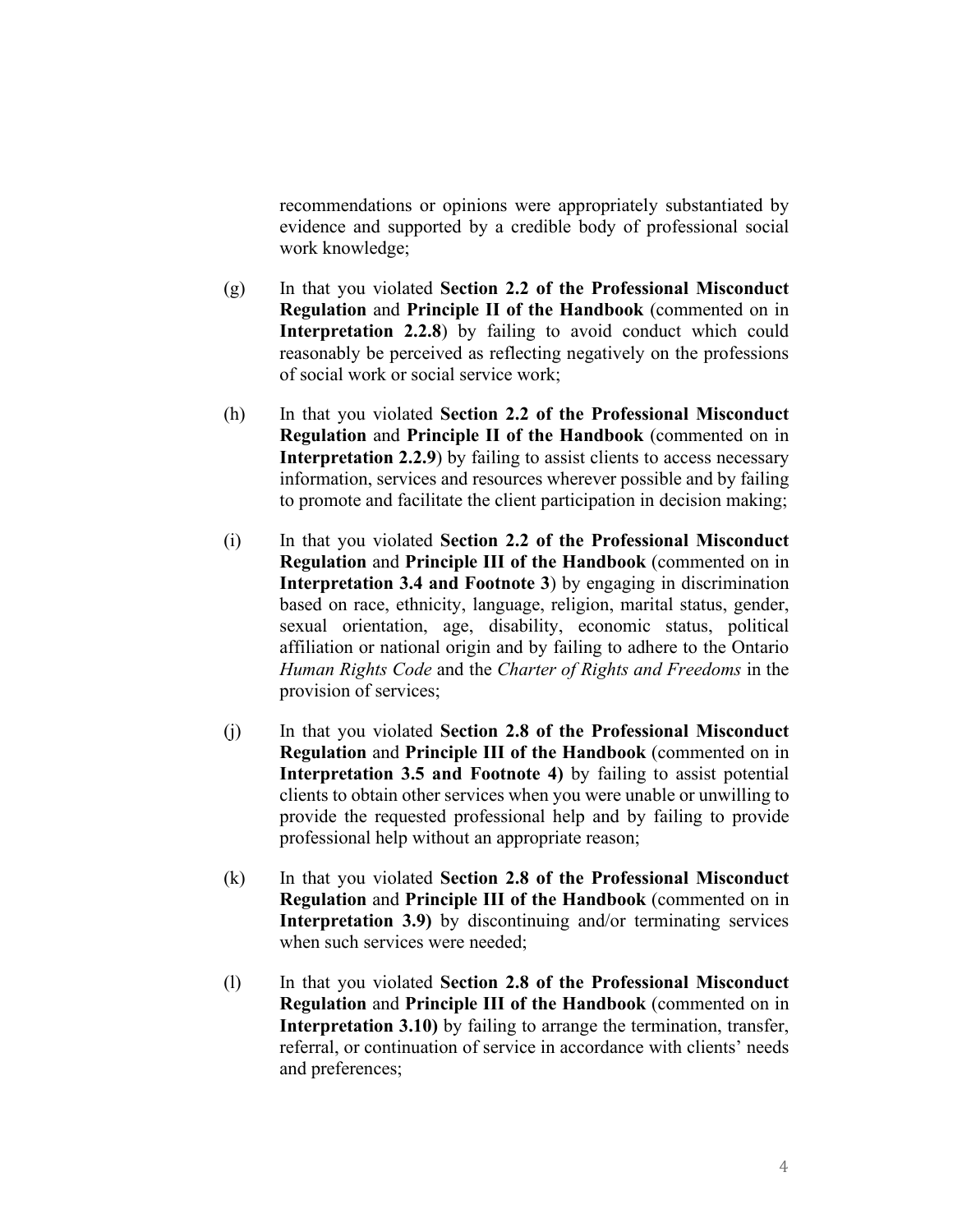- (m) In that you violated **Section 2.28 of the Professional Misconduct Regulation** by contravening the *Act*, regulations or by-laws;
- (n) In that you violated **Section 2.29 of the Professional Misconduct Regulation** by contravening a federal, provincial or territorial law or a municipal by-law where the purpose of the law or by-law is to protect public health or the contravention is relevant to the member's suitability to practise; and/or
- (o) In that you violated **Section 2.36 of the Professional Misconduct Regulation** by engaging in conduct or performing an act relevant to the practice of the profession that, having regard to all circumstances, would reasonably be regarded by members as disgraceful, dishonourable or unprofessional.

AND TAKE NOTICE that the Discipline Committee may make an order under Section 26(4),  $(5)$ ,  $(6)$ ,  $(7)$ ,  $(8)$  and  $(9)$  of the Act, or any of them, in respect of any or all of the above allegations.

AND FURTHER TAKE NOTICE that the parties (including the College and you) shall be given the opportunity to examine before the hearing any documents that will be given in evidence at the hearing.

AND FURTHER TAKE NOTICE that at the said hearing, you are entitled to be present and to be represented by counsel.

IF YOU DO NOT ATTEND AT THE HEARING IN ACCORDANCE WITH THIS NOTICE OF HEARING, THE DISCIPLINE COMMITTEE MAY PROCEED WITH THE HEARING, AND MAY DEAL WITH THE ABOVE ALLEGATIONS AGAINST YOU, IN YOUR ABSENCE AND WITHOUT ANY FURTHER NOTICE TO YOU.